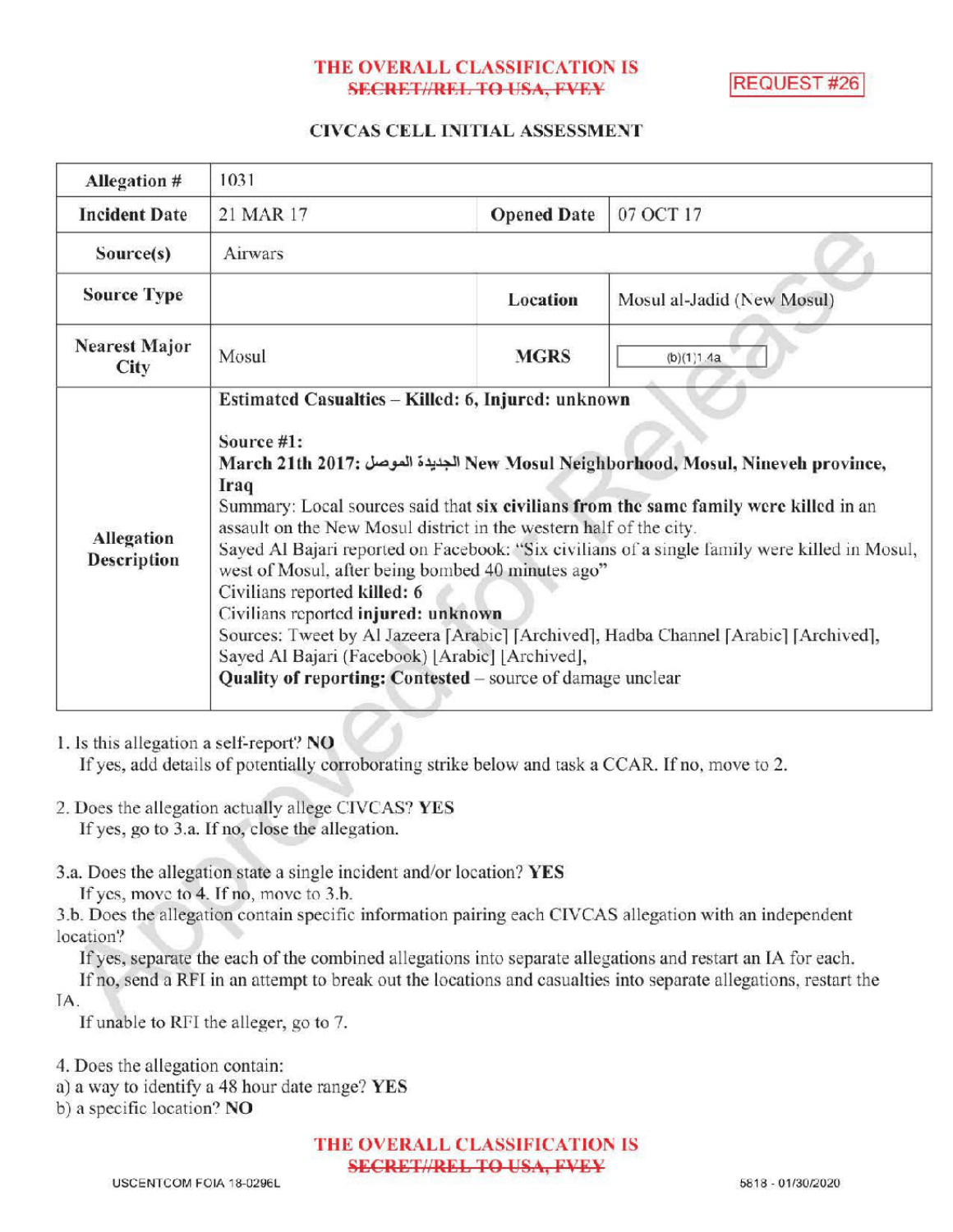## THE OVERALL CLASSIFICATION IS **SECRET//REL TO USA, FVFY**

If yes to BOTH, go to 7. If EITHER are no, then go to 5.

- 5. Does the allegation contain:
- a) <sup>a</sup> way to identify a 48 hour date range? YES
- b) a specific time of day or timeframe?  $NO$
- c) a general location? YES

If yes to ALL three, then go to 7. If ANY are no, go to 6.

6. Does the allegation contain:

a) Video or photo evidence of CIVCAS that can be used to narrow the date/ time or location of the allegation? NO

If yes, go to  $7.$  If no, go to  $6.b$ .

- b) Are there at least two corroborating sources (total of 3) that independently reported the allegation? YES If yes, go to  $7.$  If no, go to 6.c.
- c) Any high quality sources?

If yes, go to  $7.$  If no, go to  $6.d.$ 

d) Specific facts that warrant a search for strikes? If yes, go to 7. If no, close the allegation.

7.a. Does the allegation contain sufficient information on the time, location and details to conduct a search for strikes? YES

If yes, go to 8. If no, go to 7.b.

7.b. Explain in detail why there is insufficient information on the time, location, and details to conduct <sup>a</sup> search for strikes.

# IZ& SY

MAT: 22 results CAOC log: 26 results CJTF log: 12 results

CJFLCC log, -email (Start 18 MAY 2017):

S  $T\rightarrow$   $T\rightarrow$   $T\rightarrow$   $T\rightarrow$   $T\rightarrow$   $T\rightarrow$   $T\rightarrow$   $T\rightarrow$   $T\rightarrow$   $T\rightarrow$   $T\rightarrow$   $T\rightarrow$   $T\rightarrow$   $T\rightarrow$   $T\rightarrow$   $T\rightarrow$   $T\rightarrow$   $T\rightarrow$   $T\rightarrow$   $T\rightarrow$   $T\rightarrow$   $T\rightarrow$   $T\rightarrow$   $T\rightarrow$   $T\rightarrow$   $T\rightarrow$   $T\rightarrow$   $T\rightarrow$   $T\rightarrow$   $T\rightarrow$   $T\rightarrow$   $T\rightarrow$   $T\rightarrow$   $T\rightarrow$   $T\rightarrow$   $T\rightarrow$   $T\rightarrow$ 

8. Are there any potentially corroborating strikes? NO

If yes, answer the questions below and task CCAR.

Ifno, provide <sup>a</sup> detailed explanation and close the allegation.

Although there are plenty of strikes in the New Mosul area, there is too little amplifying information  $\bullet$ provided in the allegation to narrow down <sup>a</sup> few strikes to assess for corroboration .

# 1. Assessed date of incident:

## THE OVERALL CLASSIFICATION IS **SECRET//REL TO USA, FVEY**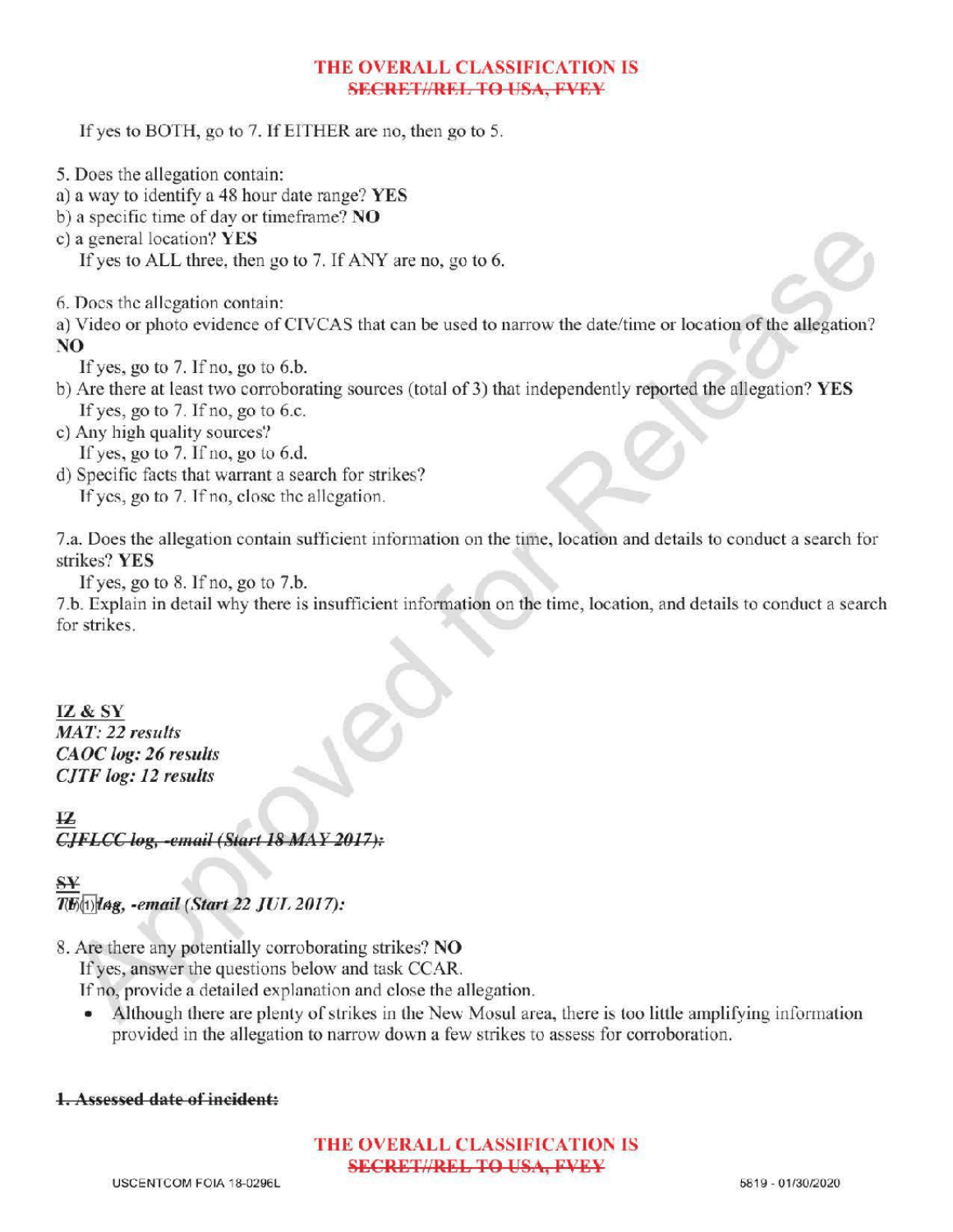#### THE OVERALL CLASSIFICATION IS **SECRET//REL TO USA, FVEY**

### 2. Location:

3.Potentially Corroborating Strike Information: MGRS: Strike Number: DTG: Target: **Dynamic/Deliberate:** Aircraft: Call Sign: Nationality: Munitions & Number dropped: Target Number: **TEA:**  $BF$ #:

Non-US Coalition Involvement: N/A

Decision: Close at the IA due to insufficient information as to time, locations, and details to conduct an assessment of credibility.

Approved

Release